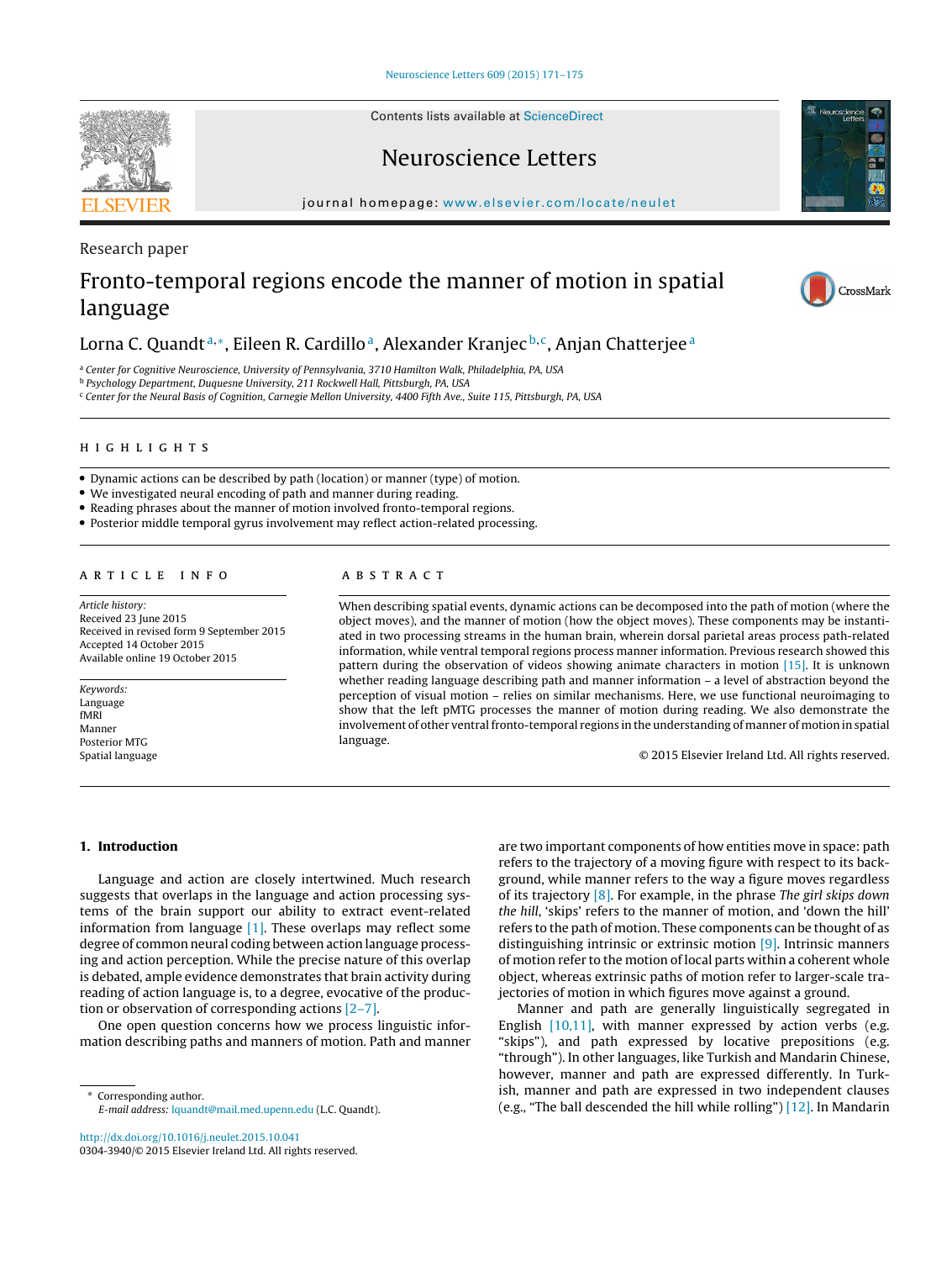Chinese, two consecutive verbs can be used to describe a spatial event (e.g., "Run exit kitchen" rather than "run out of the kitchen") [\[13\].](#page-4-0)

In normal development, even infants notice changes to manner and path of motion events, suggesting that they comprise two separable components for understanding events [\[14\].](#page-4-0) More recent neuroimaging work with adults has shed light on the differential categorization of path and manner during the perception of dynamically moving stimuli. In a study from our laboratory, when participants viewed videos depicting moving characters, paths of motion were encoded in bilateral middle frontal gyrus (MFG), the right superior parietal lobule, and the left inferior parietal lobule (IPL), while manners of motion were encoded in bilateral posterolateral inferior and middle temporal regions [\[15\].](#page-4-0) Here, we ask whether the same regions are involved in processing path and manner during action language processing. Such a finding would provide evidence for commonalities between verbal, conceptual, and perceptual representations of action  $[9,16]$ . Additionally, we used a functionally-masked analysis to examine what additional brain regions might be involved in processing path and manner in a language-based task.

Path and manner information is generally conveyed in language by prepositions and verbs, respectively. While extensive research has examined the neural correlates of noun and verb processing [\[17,18\],](#page-4-0) less is known about how prepositional phrases are processed. Some prior work shows that the neural instantiations of action verbs and locative prepositions are largely independent  $[19]$ . Specifically, prepositions are associated with activity in the supramarginal gyrus of the parietal lobe [\[19,20\],](#page-4-0) while verbs generally involve the inferior and middle frontal gyrus [\[18,21–23\]](#page-4-0) and the posterior middle temporal gyrus (pMTG) [\[24–26\].](#page-4-0) Importantly, the pMTG is also related to conceptual action representation, beyond simply processing verb-related stimuli [\[27–29\].](#page-4-0) We hypothesize that the cortical regions involved in processing visual motion will be recruited similarly during reading about spatial motion. Additionally, we hypothesized that the grammatical structure of path and manner trials (i.e. prepositions and verbs) would be reflected in the neuroimaging results.

We designed a functional neuroimaging (fMRI) study to investigate these questions. Participants performed a matching task for three different trial types (Path, Manner, and False). We examined whether the regions that are involved in path and manner processing during the perception of moving figures would show the same pattern during a reading task. We predicted that the MFG and the IPL would be more active while reading about the path of motion, while the pMTG would be more active while reading phrases about manners of motion. We also predicted that within the languageprocessing network, verb- and preposition-processing regions of the brain would be active for Manner and Path, respectively.

# **2. Materials and methods**

# 2.1. Participants

Sixteen right-handed participants (9 females; mean age = 25.75, SD = 3.80) participated in exchange for monetary compensation. All participants gave their informed consent, and none reported history of neurological abnormality.

# 2.2. Stimuli

Stimuli were 72 triads describing either the path or manner of a movement ("Path" and "Manner" conditions). Each triad consisted of a phrase-base (either a preposition  $+$  the in the Path condition or a verb + the in the Manner condition) and two possible completions, one plausible and one implausible. Path triads used one of six prepositions (across, along, around, through, into, up) for the phrasebase, and Manner triads used one of six verbs (jump, hug, kick, pull, punch, push) for the phrase-base. For each preposition, six plausible and six implausible completions were generated. For a Path trial, "along the" might be paired with "road" (plausible) and "dog" (implausible). The same 60 nouns were then re-paired with each verb in order to generate plausible and implausible completions for Manner triads. For a Manner trial, "jump the" might be paired with "stream" (plausible) and "mist" (implausible). See Supplementary materials for complete list of stimuli.

All phrases were rated on a 5-point plausibility scale (1 = not at all plausible, 5 = very plausible) by a group of independent raters  $(n=8)$ . All plausible phrases received a rating of 3.5 or higher (Path,  $M = 4.7$ , SD = 0.35; Manner = M = 4.6, SD = 0.36) and all implausible phrases received ratings of 3 or lower (Path, M = 1.9, SD = 0.47; Manner,  $M = 1.7$ ,  $SD = 0.47$ ). Independent t-tests confirmed that Path and Manner phrases did not differ significantly on plausibility. Additionally, the words that made up the correct and incorrect answers for each triad were matched on frequency (Kucera–Francis word frequency) and concreteness (MRC Psycholinguistic Database).

A false-font matching condition ("False") consisting of wordlength displays of the Symbol font served as a control condition.

## 2.3. Procedure

Stimuli were visually presented in a triad format, with the base phrase presented atthe top ofthe screen, and the two targets below. On Path and Manner trials, participants were instructed to select the word on the bottom of the triad that went best with the phrase at the top. On False trials, participants were instructed to select the symbol string at the bottom of the triad that matched the string at the top. Participants were instructed to select the correct target as quickly as possible. Each condition was presented in 6 blocks, with block order counterbalanced across participants. Each block consisted of 6 experimental trials. Each trial lasted 3 s, consisting of a 500 ms blank screen followed by 2500 ms presentation of the triad.

# 2.4. Data acquisition and processing

Functional and structural MRI data was collected on a Siemens Trio 3T scanner (Seimens AG, Munich, Germany) using an eight-channel head coil. Functional images were acquired using echo-planar T2\*-weighted scans. We collected 50 transversal slices acquired in interleaved order (TR = 3000 ms; TE = 30 ms; flip angle =  $90^\circ$ ; FOV = 220 mm; matrix size =  $64 \times 64$ ; voxel size =  $3.4 \times 3.4 \times 3$  mm). Functional images were collected in one run consisting of 111 volumes. Structural images were acquired for each participant with T1-weighted MP-RAGE scans (transversal slice orientation; TR = 1630 ms; TE = 3.87 ms; flip angle 15°; FOV=240 mm; matrix size =  $256 \times 256$ ; voxel size =  $1 \times 1 \times 1$  mm).

Data were pre-processed using the afni proc.py script in the AFNI software package (afni.nimh.nih.gov [\[30\]\).](#page-4-0) Specific AFNI commands are given parenthetically below. After discarding the first 2 volumes, data were checked for outliers in each volume (3dToutcount). Volumes containing outliers were not removed, but were used to screen for data quality. Data then underwent slice-timing correction (3dTshift), alignment to skull-stripped anatomical images in Talaraich–Tornaux space, and warping to Talaraich–Tournoux space (3dvolreg and 3dAllineate). A 6.0 mm full-width/half-maximum smoothing kernel was applied to each functional volume (3dmerge). A regression analysis (3dDeconvolve) modeled the time series against the stimuli, and demeaned motion parameters were included as regressors of no interest.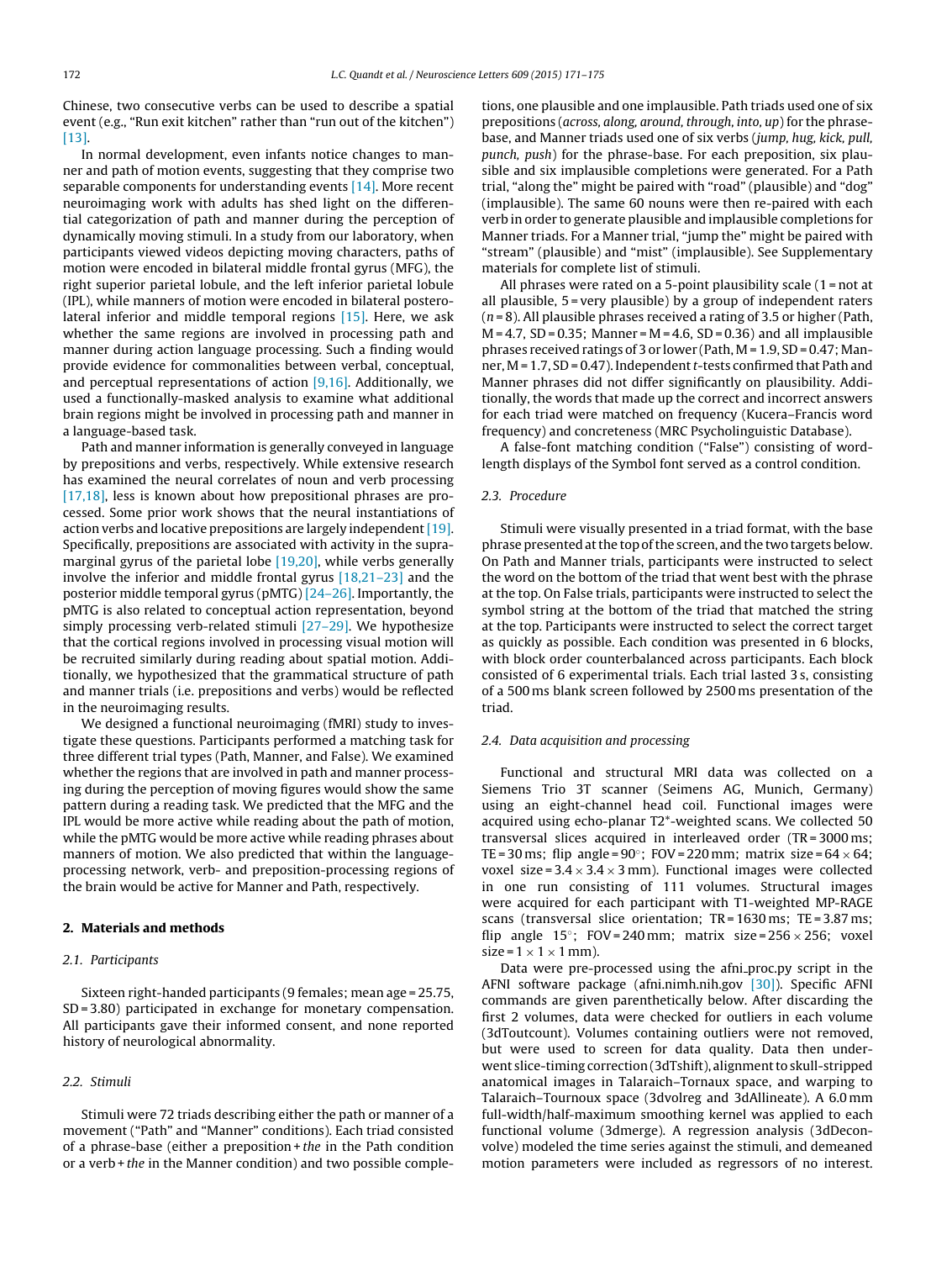<span id="page-2-0"></span>

**Fig. 1.** (A) Three regions of interest in the left hemisphere, created by forming 6-mm radius spheres around the peak voxels for Path-Manner differences in work by [\[15\].](#page-4-0) (B) Functional mask showing regions in the left hemisphere where activation was greater for Path + Manner compared to False, p < .1 uncorrected, k > 20. Color gradient represents t values.

TRs during which the participant moved more than .3 mm were excluded.

#### **Table 1**

Accuracy and reaction time (RT) for Path, Manner, and False conditions.

|                    | Path       | Manner     | False     |
|--------------------|------------|------------|-----------|
| Mean accuracy (SD) | .97(0.02)  | .95(.05)   | .99(0.02) |
| Mean RT (SD)       | 1366 (212) | 1408 (246) | 953 (213) |

# 2.5. Coordinate-based ROIs

Using AFNI's 3dcalc command, we created three coordinatebased regions of interest (ROIs) based on our prior work [\[15\].](#page-4-0) Each ROI (radius = 6 mm) was centered on the voxel of peak activation for a significant cluster from  $[15]$ , and since the current study was verbal in nature, only those activations in the left hemisphere were included. The ROIs were located in the IPL, caudal MFG, and pMTG (see Fig. 1A).

# 2.6. Functional mask

We created a mask of regions where activation in Path and Manner conditions was significantly greater than in the False condition (Fig. 1B). We used a liberal threshold ( $p$ <.1 uncorrected,  $k$  > 20) since this analysis was not designed to test any hypothesis, but rather to constrain the subsequent analysis of Path compared to Manner. The regions included in this mask are typical of cortical areas activated during reading tasks, including much of the left frontal and temporal lobes [\[31\].](#page-4-0)

# 2.7. Data analysis

First, we performed a t-test on the contrast comparing Path and Manner across all subjects, within the functional mask. Results were considered significant below a threshold of  $p < .01$ , clustercorrected  $(k > 17)$ . Second, in each of the ROIs, we used the AFNI command 3dROIstats to average the t-values (from the Path/Manner contrast) at each voxel across all subjects and test this value against zero.

### **3. Results**

#### 3.1. Behavioral results

Participants performed well on the task (see Table 1). We compared all conditions on reaction time (RT) and accuracy. There was no significant difference between Path and Manner for either variable (RT:  $t(15)$  = 1.48,  $p > 1$ ; accuracy:  $t(15)$  = 1.94,  $p > .05$ ). The False condition had faster RTs and but similar accuracy compared to Path (False vs. Path RT:  $t(15) = 10.43$ ,  $p < .001$ ; False vs. Path accuracy:  $t(15)$  = 2.08,  $p > .05$ ), and faster RTs and higher accuracy compared to Manner (False vs. Manner RT:  $t(15) = 9.03$ ,  $p < .001$ ; False vs. Manner accuracy:  $t(15) = 2.48$ ,  $p = .025$ ).

# 3.2. Manner-preferring ROIs

Activation was greater for Manner trials than for Path trials in the pMTG  $(t(15) = 2.15; p = .024;$  see [Table](#page-3-0) 2). No significant difference in activation between Path and Manner was seen in the IPL or caudal MFG.

# 3.3. Masked analysis

Within the functional mask, three regions showed stronger activity during Manner than Path conditions: the left medial fusiform gyrus, the left dorsolateral prefrontal cortex (DLPFC), and BA47 of the inferior frontal gyrus (IFG; ps < .01, cluster corrected;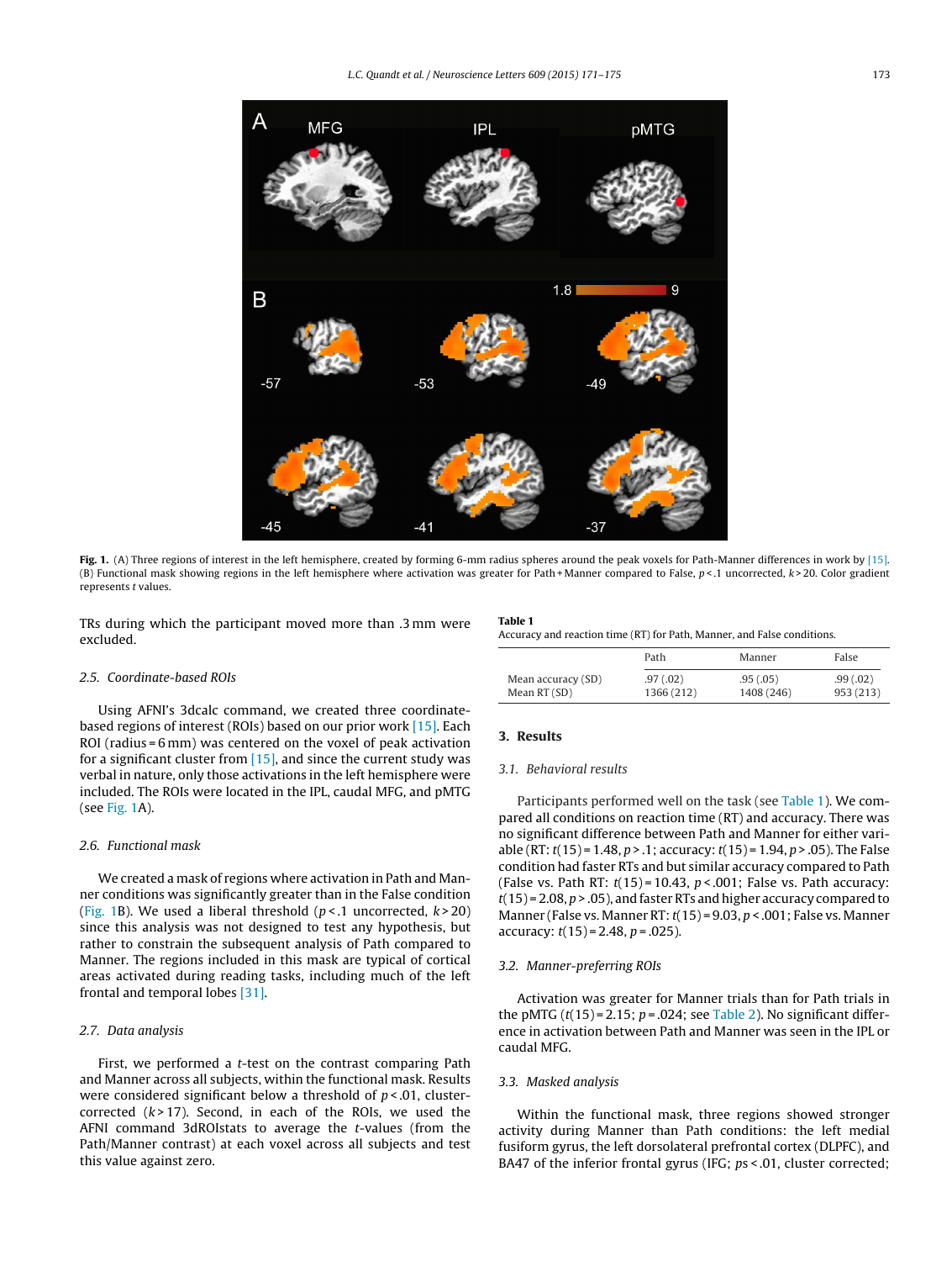<span id="page-3-0"></span>

**Fig. 2.** Surface renderings (top) and axial slices (bottom) showing areas where Manner > Path, within the functionally-defined mask of the language processing network (see [Fig.](#page-2-0) 1B).

#### **Table 2**

Regions of Interest. All regions are in the left hemisphere, and coordinates are given in standard Talairach space. The regions were created by forming spheres with a 6 mm radius centered atthe voxels that showed the greatest differentiation between path and manner conditions in a prior study  $[15]$ . \*p = .024.

|                                                                                            | Center coordinates      |                          |          |                         |  |
|--------------------------------------------------------------------------------------------|-------------------------|--------------------------|----------|-------------------------|--|
| Region                                                                                     |                         |                          |          | t(15)                   |  |
| Posterior middle temporal gyrus<br>Inferior parietal lobule<br>Caudal middle frontal gyrus | $-47$<br>$-37$<br>$-25$ | -69<br>$-44$<br>$^{(1)}$ | 55<br>55 | $2.15*$<br>0.28<br>0.50 |  |

### **Table 3**

Regions significantly more active during Manner than Path conditions, within the functional mask where activity was greater for Manner and Path than for the False condition.  $\sp{\ast}p$  < .01, cluster corrected (k > 17). Coordinates are given in standard Talairach space.

|        |                                                                                                 | Peak coordinates |                                        |             |                    |           |
|--------|-------------------------------------------------------------------------------------------------|------------------|----------------------------------------|-------------|--------------------|-----------|
| Effect | Region                                                                                          | X.               | Y Z                                    |             | t(15)              |           |
| M > P  | L medial fusiform gyrus<br>L inferior frontal gyrus (BA 47)<br>L dorsolateral prefrontal cortex | $-37$<br>$-49$   | $-31$ $-34$ $-16$ $4.61^*$<br>29<br>35 | $-10$<br>20 | $5.10*$<br>$3.56*$ | -27<br>22 |

see Fig. 2, Table 3). No areas were significantly more active for Path compared to Manner.

# **4. Discussion**

The region of interest analysis showed that during a reading task, as when viewing dynamic moving stimuli, the pMTG is more active when processing words describing manners of motion than paths of motion. This finding is consistent with the idea that the pMTG is involved in storing semantic information about actions [\[25,29\],](#page-4-0) is involved in processing motion-related action verbs [\[2\],](#page-4-0) and processes abstract representations of actions [\[24\].](#page-4-0) Additionally, this finding is in agreement with prior work from our lab [\[15\],](#page-4-0) which demonstrated the role of the pMTG in processing manner information while viewing objects in motion. In contrast to this prior work, we did not find greater activity in frontal and parietal regions during processing of path information. This may be due to the abstract

nature of spatial language, in comparison to dynamic visual representations of spatial events. Viewing moving objects might more strongly engage path-sensitive regions in fronto-parietal cortices due to the overt nature of the spatial events.

We also demonstrate that BA47 of the IFG, DLPFC, and the medial fusiform were more active during Manner trials. The IFG has been associated with the generation and inflection of action verbs, so its activation during Manner trials may reflect the presence of verbs in these trials. Manner trials likely contained richer semantic information, so the increased activity in BA47 may reflect greater semantic processing [\[32,33\].](#page-4-0) The DLPFC is involved in top-down selection of conceptual information stored in the temporal lobe [\[34\].](#page-4-0) Thus, the recruitment of the DLPFC during Manner trials may indicate the controlled recruitment of temporal regions while processing manner information.

The greater activation for Manner than Path in the left medial fusiform gyrus echoes past work showing that this region is responsive to conceptual representations of action  $[29]$ . This region may be involved in event processing, as seen in prior work showing increased activation during perception of manipulable tools [\[35\].](#page-4-0) Alternatively, these effects may be explained by the greater semantic content of Manner trials  $[36]$ . Since all the Manner trials involved bodily actions, these results might reflect the involvement of the fusiform body area (FBA) [\[37\].](#page-4-0) The linguistic nature of our stimuli may have caused these effects to be seen in the left FBA, rather than the more typical right FBA.

Based on the current study and our prior work [\[15\],](#page-4-0) we suggest that the pMTG might have common properties that serve both visual motion and spatial language. Given the ventral stream's association with object identity, we propose that this region computes local motion in the context of a coherent grouped object perceptually (e.g., biomechanical constraints of how limbs move) and conceptually (e.g., the actions in which a dog might participate—running but not flying). This ventral processing may be bound together through inferior and middle longitudinal fasciculus connections along with ventral premotor areas [\[38\].](#page-4-0)

There were no regions that were significantly more active during Path trials. Since participants were performing an easy task, stimuli may have been processed on a semantically shallow level. Future work in this area should consider the difficulty of the